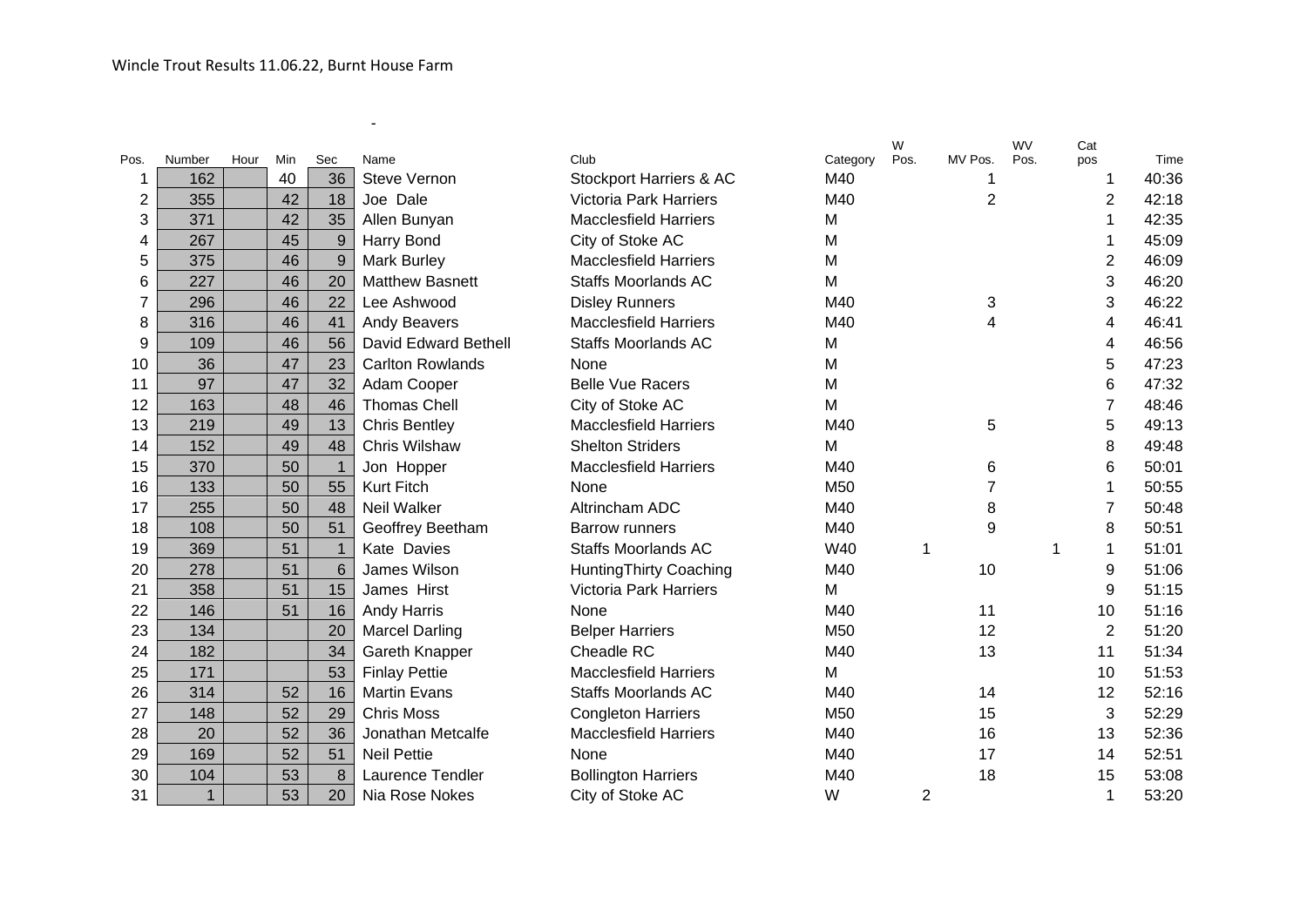| 32 | 23             |    | 21             | <b>Steve Lomas</b>    | <b>Macclesfield Harriers</b>  | M50             |   | 19 |                | 4              | 53:21 |
|----|----------------|----|----------------|-----------------------|-------------------------------|-----------------|---|----|----------------|----------------|-------|
| 33 | 353            |    | 28             | Andrew Scholes        | None                          | M40             |   | 20 |                | 16             | 53:28 |
| 34 | 101            |    | 53             | Shaun Chambers        | <b>Salford Harriers</b>       | M50             |   | 21 |                | 5              | 53:53 |
| 35 | 317            |    | 58             | Neil Hey              | <b>Macclesfield Harriers</b>  | M50             |   | 22 |                | 6              | 53:58 |
| 36 | 347            | 54 | 5              | Imogen Jones          | <b>Pennine Fell Runners</b>   | W               | 3 |    |                | 2              | 54:05 |
| 37 | 150            | 54 | 13             | John Scott            | <b>Stafford Harriers</b>      | M <sub>50</sub> |   | 23 |                | 7              | 54:13 |
| 38 | 57             |    | 34             | Jimmy Sheldon         | <b>Macclesfield Harriers</b>  | M               |   |    |                | 11             | 54:34 |
| 39 | 244            |    | 50             | Robert Hough          | <b>Spectrum Striders</b>      | M50             |   | 24 |                | 8              | 54:50 |
| 40 | 276            |    | 59             | John Stockdale        | None                          | M50             |   | 25 |                | 9              | 54:59 |
| 41 | 364            | 55 | $6\phantom{1}$ | James Hobson          | <b>Goyt Valley Striders</b>   | M40             |   | 26 |                | 17             | 55:06 |
| 42 | 216            |    | 12             | <b>Phil Burns</b>     | Stockport Harriers & AC       | M40             |   | 27 |                | 18             | 55:12 |
| 43 | 246            |    | 23             | Rob Hasler            | <b>Macclesfield Harriers</b>  | M               |   |    |                | 12             | 55:23 |
| 44 | 271            | 55 | 31             | <b>Toby Wallis</b>    | <b>Macclesfield Harriers</b>  | M               |   |    |                | 13             | 55:31 |
| 45 | 194            |    | 36             | <b>Thomas Walker</b>  | <b>Congleton Harriers</b>     | M               |   |    |                | 14             | 55:36 |
| 46 | 69             |    | 58             | Andy Mcmurdo          | <b>Pennine Fell Runners</b>   | M               |   |    |                | 15             | 55:58 |
| 47 | 366            | 56 | 8              | Mike Bloor            | None                          | M               |   |    |                | 16             | 56:08 |
| 48 | 310            |    | 16             | Dan Riley             | <b>Pennine Fell Runners</b>   | M40             |   | 28 |                | 19             | 56:16 |
| 49 | 90             |    | 31             | <b>Richard Lawson</b> | <b>Wilmslow RC</b>            | M40             |   | 29 |                | 20             | 56:31 |
| 50 | 374            |    | 35             | <b>Neil Clarke</b>    | <b>Macclesfield Harriers</b>  | M60             |   | 30 |                | 1              | 56:35 |
| 51 | 48             |    | 41             | David Ahearn          | <b>Pennine Fell Runners</b>   | M40             |   | 31 |                | 21             | 56:41 |
| 52 | 222            |    | 54             | Rob Maxwell           | <b>Macclesfield Harriers</b>  | M50             |   | 32 |                | 10             | 56:54 |
| 53 | 280            | 57 |                | Susan Fourie          | None                          | W40             | 4 |    | $\overline{2}$ | $\overline{2}$ | 57:01 |
| 54 | 8              |    | 13             | Mike Hill             | <b>Wilmslow RC</b>            | M50             |   | 33 |                | 11             | 57:13 |
| 55 | 348            |    | 16             | <b>Ashley Flint</b>   | <b>Belper Harriers</b>        | M               |   |    |                | 17             | 57:16 |
| 56 | 79             |    | 17             | <b>Wayne Grant</b>    | <b>Goyt Valley Striders</b>   | M40             |   | 34 |                | 22             | 57:17 |
| 57 | 46             |    | 22             | <b>Scott Gregory</b>  | Mow Cop Runners               | M50             |   | 35 |                | 12             | 57:22 |
| 58 | 172            |    | 28             | Rebecca Till          | <b>Macclesfield Harriers</b>  | W40             | 5 |    | 3              | 3              | 57:28 |
| 59 | 322            | 58 | $\overline{4}$ | <b>Hels Saunders</b>  | <b>Macclesfield Harriers</b>  | W               | 6 |    |                | 3              | 58:04 |
| 60 | $\overline{7}$ |    | 5              | <b>Neil Birks</b>     | <b>Pennine Fell Runners</b>   | M               |   |    |                | 18             | 58:05 |
| 61 | 218            |    | 9              | Michael Moorhouse     | Matlock AC                    | M70             |   | 36 |                | 1              | 58:09 |
| 62 | 357            |    | 22             | William Yeates        | <b>Victoria Park Harriers</b> | M               |   |    |                | 19             | 58:22 |
| 63 | 98             |    | 22             | Gary Rogerson         | <b>Macclesfield Harriers</b>  | M40             |   | 37 |                | 23             | 58:22 |
| 64 | 268            |    | 23             | Rob Bond              | <b>Staffs Moorlands AC</b>    | M50             |   | 38 |                | 13             | 58:23 |
| 65 | 78             | 59 | $\overline{7}$ | John Brocklehurst     | None                          | M               |   |    |                | 20             | 59:07 |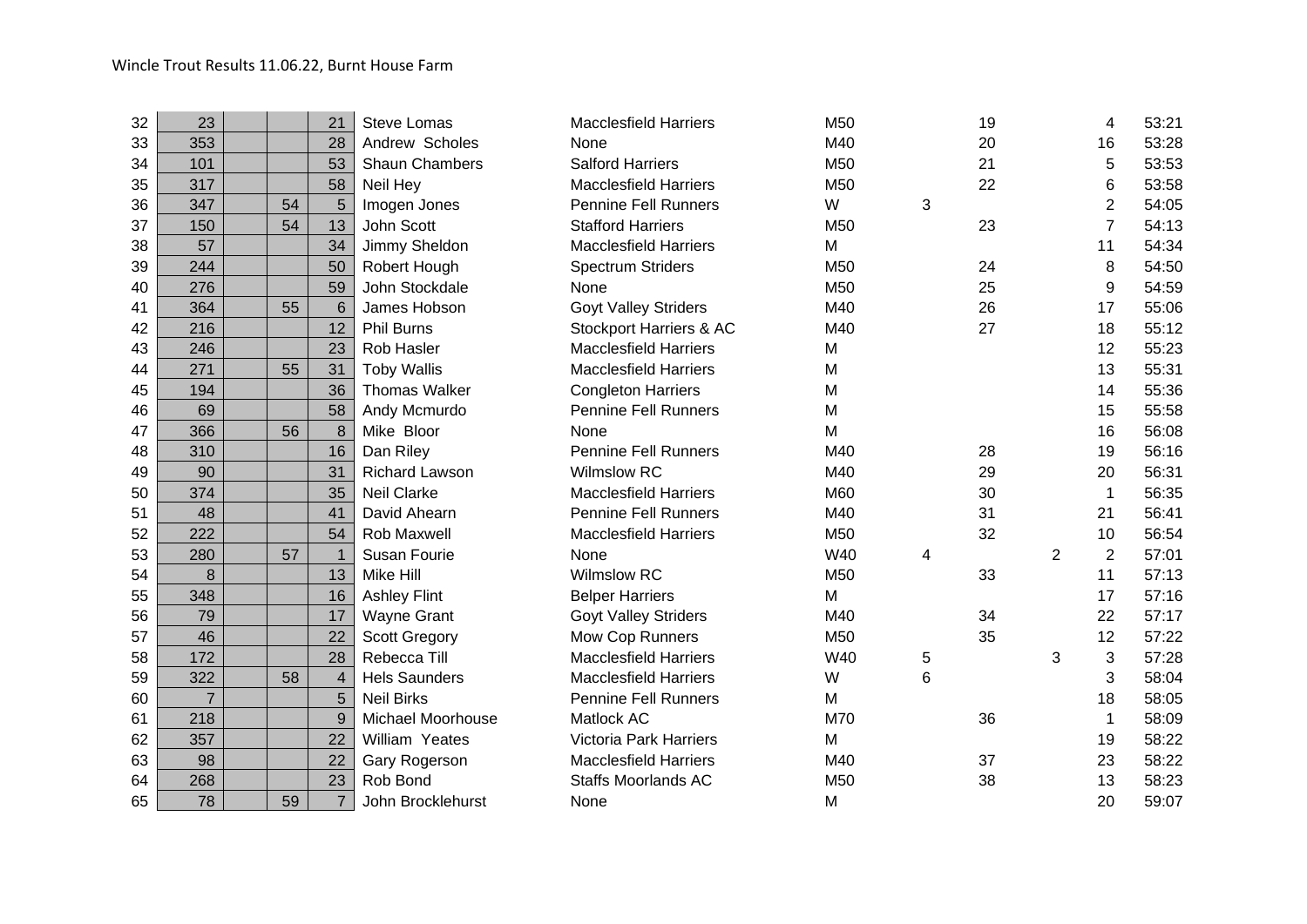| 66 | 257            |              | 59             | 8                | Malcolm Busfield         | Ashbourne Running Club        | M50        |    | 39 |                | 14             | 59:08   |
|----|----------------|--------------|----------------|------------------|--------------------------|-------------------------------|------------|----|----|----------------|----------------|---------|
| 67 | 174            |              |                | 17               | Kathleen O'Donnell       | <b>Macclesfield Harriers</b>  | W40        | 7  |    | 4              | 4              | 59:17   |
| 68 | 361            |              |                | 18               | <b>Stuart Frew</b>       | <b>Victoria Park Harriers</b> | M          |    |    |                | 21             | 59:18   |
| 69 | 323            |              |                | 33               | <b>Matthias Benzer</b>   | <b>Pennine Fell Runners</b>   | M40        |    | 40 |                | 24             | 59:33   |
| 70 | 25             |              |                | 40               | Matthew Johnson          | None                          | M40        |    | 41 |                | 25             | 59:40   |
| 71 | 175            |              | $\mathbf 0$    | 8                | <b>Tom Marsh</b>         | <b>Macclesfield Harriers</b>  | M          |    |    |                | 22             | 1:00:08 |
| 72 | 301            |              |                | 26               | <b>Geoff Pettengell</b>  | Mow Cop Runners               | M60        |    | 42 |                | $\overline{2}$ | 1:00:26 |
| 73 | 286            |              |                | 39               | <b>Michael Ford</b>      | None                          | M40        |    | 43 |                | 26             | 1:00:39 |
| 74 | 331            |              |                | 48               | <b>Charles Harris</b>    | None                          | M          |    |    |                | 23             | 1:00:48 |
| 75 | $\overline{2}$ |              |                | 52               | Kathryn Hutchinson       | <b>Macclesfield Harriers</b>  | W          | 8  |    |                | 4              | 1:00:52 |
| 76 | 213            |              |                | 56               | Zoe Stanley              | None                          | W40        | 9  |    | 5              | 5              | 1:00:56 |
| 77 | 288            |              |                | 56               | <b>Richard Green</b>     | <b>Belper Harriers</b>        | M50        |    | 44 |                | 15             | 1:00:56 |
| 78 | 262            | $\mathbf{1}$ | $\mathbf{1}$   | $\boldsymbol{9}$ | <b>Andrew Mainwaring</b> | None                          | M40        |    | 45 |                | 27             | 1:01:09 |
| 79 | 339            |              |                | 10               | Tom Atkinson             | None                          | M50        |    | 46 |                | 16             | 1:01:10 |
| 80 | 50             |              |                | 10               | Ste Davison              | <b>Chorlton Runners</b>       | M40        |    | 47 |                | 28             | 1:01:10 |
| 81 | 337            |              |                | 12               | Stephen Brown            | Stockport Harriers & AC       | M50        |    | 48 |                | 17             | 1:01:12 |
| 82 | 153            |              |                | 14               | Oscar Trevena            | <b>Macclesfield Harriers</b>  | M          |    |    |                | 24             | 1:01:14 |
| 83 | 283            |              |                | 24               | <b>Ross Gilmour</b>      | Mow Cop Runners               | M40        |    | 49 |                | 29             | 1:01:24 |
| 84 | 124            |              |                | 31               | Jason Littlewood         | <b>Stafford Harriers</b>      | M          |    |    |                | 25             | 1:01:31 |
| 85 | 233            |              |                | 36               | Jake Oliver              | <b>Stafford Harriers</b>      | M          |    |    |                | 26             | 1:01:36 |
| 86 | 92             |              |                | 38               | <b>Graham Cooper</b>     | <b>Congleton Harriers</b>     | M          |    |    |                | 27             | 1:01:38 |
| 87 | 201            |              |                | 40               | Mat Hanson               | <b>Bollington Harriers</b>    | M          |    |    |                | 28             | 1:01:40 |
| 88 | 126            |              |                | 42               | Tom Mcgaff               | <b>Cheshire Hill Racers</b>   | M60        |    | 50 |                | 3              | 1:01:42 |
| 89 | 24             |              |                | 47               | Eddy Webb                | <b>Goyt Valley Striders</b>   | M50        |    | 51 |                | 18             | 1:01:47 |
| 90 | 359            |              |                | 48               | Katrin Flikschuh         | <b>Victoria Park Harriers</b> | <b>W60</b> | 10 |    | 6              | 1              | 1:01:48 |
| 91 | 42             |              | $\overline{2}$ | $\overline{4}$   | Steve Shaughnessy        | Stockport Harriers & AC       | M60        |    | 52 |                | 4              | 1:02:04 |
| 92 | 372            | $\mathbf{1}$ | $\overline{2}$ | $\overline{7}$   | Jane Searle              | Dark Peak Fell Runners        | <b>W50</b> | 11 |    | $\overline{7}$ | 1              | 1:02:07 |
| 93 | 380            |              |                | 10               | Charmaine Wood           | <b>Congleton Harriers</b>     | W40        | 12 |    | 8              | 6              | 1:02:10 |
| 94 | 96             |              |                | 16               | Tim Hudson               | <b>Bollington Harriers</b>    | M40        |    | 53 |                | 30             | 1:02:16 |
| 95 | 345            |              |                | 24               | <b>Gary Wilson</b>       | <b>Ashbourne Running Club</b> | M40        |    | 54 |                | 31             | 1:02:24 |
| 96 | 217            |              |                | 25               | Anna Woolgar             | <b>Chester Triathlon Club</b> | W40        | 13 |    | 9              | 7              | 1:02:25 |
| 97 | 26             |              |                | 26               | David Stevenson          | None                          | M50        |    | 55 |                | 19             | 1:02:26 |
| 98 | 197            |              |                | 28               | <b>Matt Yardley</b>      | <b>Macclesfield Harriers</b>  | M50        |    | 56 |                | 20             | 1:02:28 |
| 99 | 10             |              |                | 31               | <b>Tracy Bloor</b>       | Stoke ac                      | W40        | 14 |    | 10             | 8              | 1:02:31 |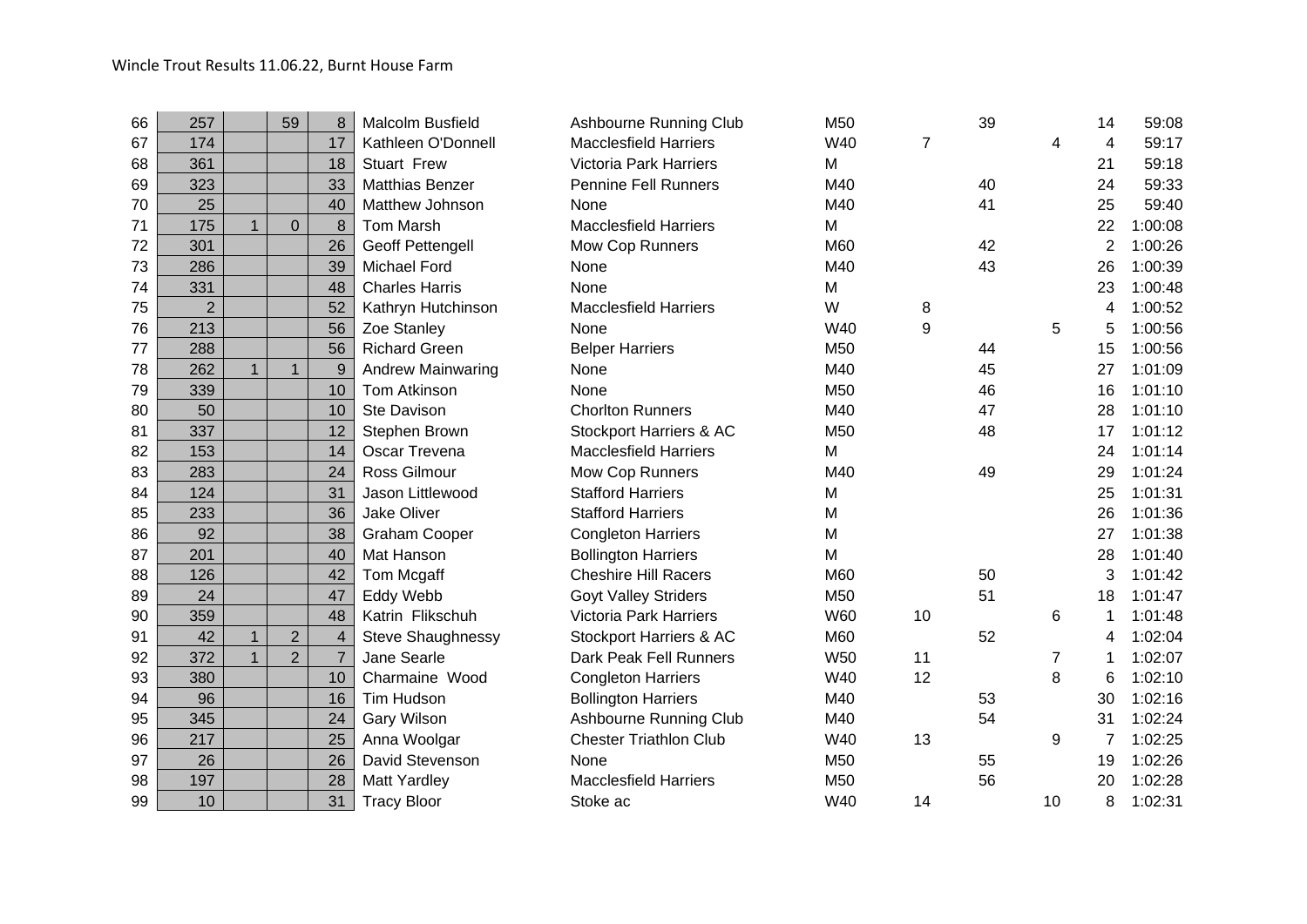| 100 | 211 |              |                         | 37             | Damon Storer            | <b>Bramhall Runners</b>             | M          |    |    |    | 29 | 1:02:37 |
|-----|-----|--------------|-------------------------|----------------|-------------------------|-------------------------------------|------------|----|----|----|----|---------|
| 101 | 59  |              |                         | 45             | Andrea Frost            | <b>Macclesfield Harriers</b>        | <b>W50</b> | 15 |    | 11 | 2  | 1:02:45 |
| 102 | 354 |              |                         | 50             | lan Ray                 | None                                | M50        |    | 57 |    | 21 | 1:02:50 |
| 103 | 91  |              | 3                       | $\mathfrak{S}$ | Paul Minton             | <b>Belle Vue Racers</b>             | M          |    |    |    | 30 | 1:03:03 |
| 104 | 284 |              |                         | 5              | <b>Billy Hicks</b>      | <b>Macclesfield Harriers</b>        | M          |    |    |    | 31 | 1:03:05 |
| 105 | 285 |              |                         | $6\phantom{1}$ | Hannah Bridger          | <b>Macclesfield Harriers</b>        | W          | 16 |    |    | 5  | 1:03:06 |
| 106 | 295 |              |                         | 17             | <b>Chris Harle</b>      | None                                | M60        |    | 58 |    | 5  | 1:03:17 |
| 107 | 320 |              |                         | 22             | <b>Matthew Tute</b>     | None                                | M40        |    | 59 |    | 32 | 1:03:22 |
| 108 | 231 |              |                         | 26             | <b>Matt Gittins</b>     | <b>Didsbury Runners</b>             | M          |    |    |    | 32 | 1:03:26 |
| 109 | 18  |              |                         | 37             | lain Wood               | West Cheshire AC                    | M60        |    | 60 |    | 6  | 1:03:37 |
| 110 | 128 |              |                         | 46             | <b>Adam Neale</b>       | <b>Cheshire Hill Racers</b>         | M50        |    | 61 |    | 22 | 1:03:46 |
| 111 | 115 |              | $\overline{\mathbf{4}}$ |                | Peter Richardson        | Cheadle RC                          | M40        |    | 62 |    | 33 | 1:04:01 |
| 112 | 85  |              | $\overline{4}$          | 38             | Michael Lemmy           | <b>Chester Triathlon Club</b>       | M50        |    | 63 |    | 23 | 1:04:38 |
| 113 | 86  |              |                         | 38             | <b>Rachel Hollins</b>   | <b>Chester Triathlon Club</b>       | W40        | 17 |    | 12 | 9  | 1:04:38 |
| 114 | 254 |              |                         | 45             | Joanne Holden           | <b>Macclesfield Harriers</b>        | W40        | 18 |    | 13 | 10 | 1:04:45 |
| 115 | 41  |              |                         | 47             | Paul Harrington         | None                                | M50        |    | 64 |    | 24 | 1:04:47 |
| 116 | 121 |              |                         | 52             | <b>Matthew Snarr</b>    | None                                | M40        |    | 65 |    | 34 | 1:04:52 |
| 117 | 202 |              |                         | 52             | Emma Bowen              | <b>Pennine Fell Runners</b>         | <b>W50</b> | 19 |    | 14 | 3  | 1:04:52 |
| 118 | 243 | $\mathbf{1}$ | 5                       | 21             | Paul Atkin              | <b>Macclesfield Harriers</b>        | M          |    |    |    | 33 | 1:05:21 |
| 119 | 279 |              |                         | 24             | Paul Brunt              | <b>Belper Harriers</b>              | M50        |    | 66 |    | 25 | 1:05:24 |
| 120 | 228 |              |                         | 26             | <b>Karl Davies</b>      | <b>Mercia Fell Runners</b>          | M60        |    | 67 |    | 7  | 1:05:26 |
| 121 | 45  |              |                         | 27             | <b>Clare Griffin</b>    | <b>Macclesfield Harriers</b>        | W40        | 20 |    | 15 | 11 | 1:05:27 |
| 122 | 39  |              |                         | 34             | <b>Stephen Clews</b>    | <b>Hatton Darts</b>                 | M60        |    | 68 |    | 8  | 1:05:34 |
| 123 | 249 |              |                         | 46             | <b>Christopher More</b> | <b>Bollington Harriers</b>          | M40        |    | 69 |    | 35 | 1:05:46 |
| 124 | 87  |              |                         | 48             | <b>Ruth Gamwell</b>     | <b>Macclesfield Harriers</b>        | W40        | 21 |    | 16 | 12 | 1:05:48 |
| 125 | 302 |              |                         | 53             | <b>Bill Burgess</b>     | <b>Cheshire Hash House Harriers</b> | M60        |    | 70 |    | 9  | 1:05:53 |
| 126 | 35  |              |                         | 54             | Paul Macfarlane         | None                                | M40        |    | 71 |    | 36 | 1:05:54 |
| 127 | 307 |              |                         | 59             | Alannah Birtwistle      | <b>Macclesfield Harriers</b>        | W          | 22 |    |    | 6  | 1:05:59 |
| 128 | 225 | $\mathbf{1}$ | 6                       | 5              | Paul Aird               | Deestriders RC                      | M60        |    | 72 |    | 10 | 1:06:05 |
| 129 | 160 | $\mathbf{1}$ | 6                       | 10             | <b>Mark Platts</b>      | <b>Staffs Moorlands AC</b>          | M40        |    | 73 |    | 37 | 1:06:10 |
| 130 | 360 |              |                         | 20             | Colin Jacobs            | <b>Victoria Park Harriers</b>       | M50        |    | 74 |    | 26 | 1:06:20 |
| 131 | 245 | $\mathbf{1}$ |                         | 39             | lan Hopkins             | <b>Telford Athletic Club</b>        | M50        |    | 75 |    | 27 | 1:06:39 |
| 132 | 349 |              |                         | 49             | Nicola Lunt             | <b>Boalloy RC</b>                   | W40        | 23 |    | 17 | 13 | 1:06:49 |
| 133 | 158 |              |                         | 51             | Steve Fairclough        | <b>Bramhall Runners</b>             | M50        |    | 76 |    | 28 | 1:06:51 |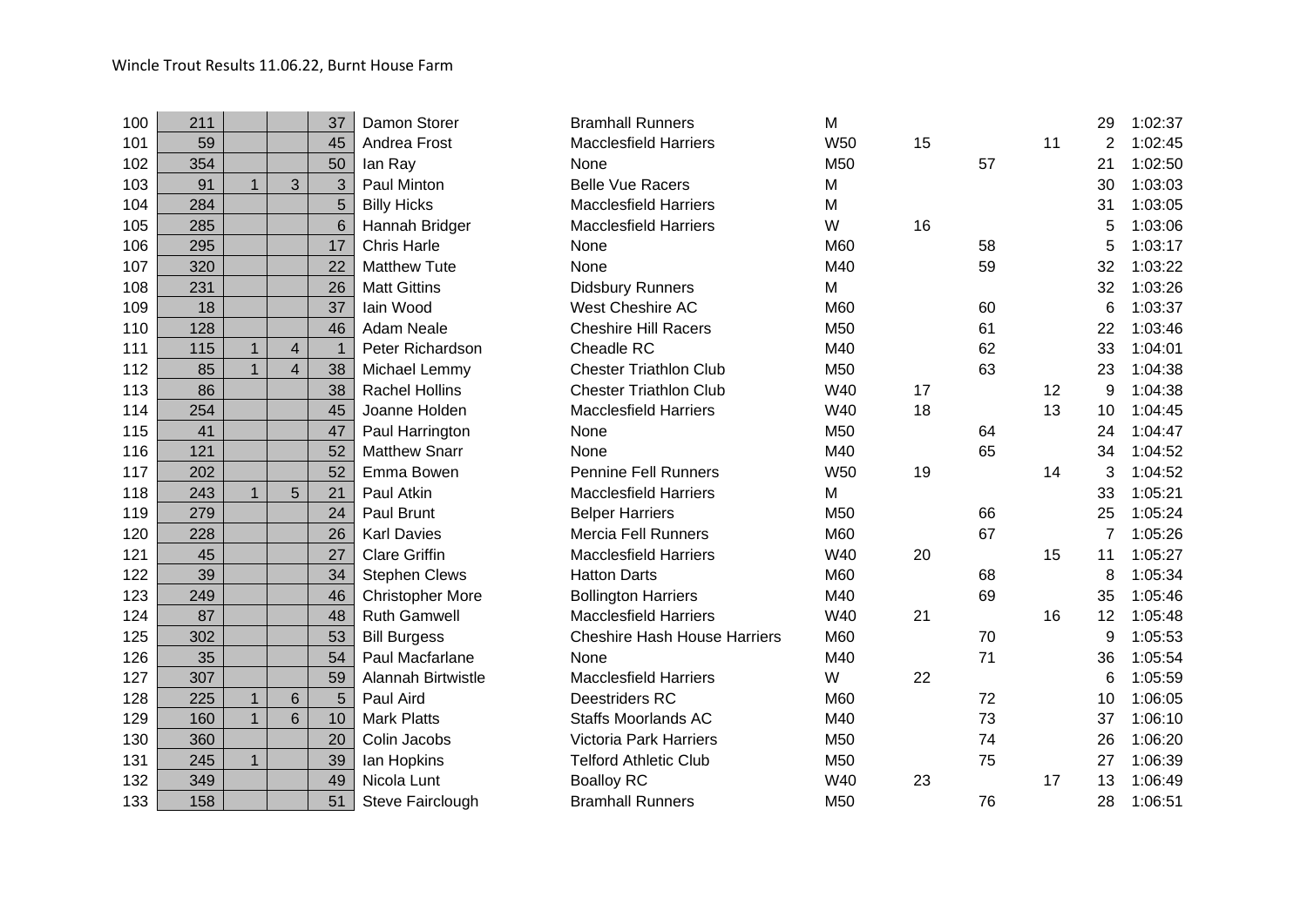| 203 | 1            |                | 57                      | <b>Tom Smith</b>           | <b>Pennine Fell Runners</b>   | M60             |    | 77 |    | 11 | 1:06:57 |
|-----|--------------|----------------|-------------------------|----------------------------|-------------------------------|-----------------|----|----|----|----|---------|
| 250 | $\mathbf{1}$ |                | 58                      | Gemma Kelly                | <b>Chester Triathlon Club</b> | W               | 24 |    |    |    | 1:06:58 |
| 367 | $\mathbf{1}$ | $\overline{7}$ | $\overline{0}$          | <b>Oliver Barber</b>       | <b>Macclesfield Harriers</b>  | M40             |    | 78 |    | 38 | 1:07:00 |
| 297 | $\mathbf{1}$ |                | $\overline{7}$          | Lisa Ashwood               | <b>Disley Runners</b>         | <b>W50</b>      | 25 |    | 18 | 4  | 1:07:07 |
| 343 | $\mathbf{1}$ |                | 9                       | Joshua Mcgarey             | <b>Disley Runners</b>         | M               |    |    |    | 34 | 1:07:09 |
| 324 |              |                | 18                      | Jennifer Benzer            | <b>Goyt Valley Striders</b>   | W40             | 26 |    | 19 | 14 | 1:07:18 |
| 15  | $\mathbf{1}$ |                | 21                      | Catherine Applewhite       | None                          | <b>W50</b>      | 27 |    | 20 | 5  | 1:07:21 |
| 161 | $\mathbf{1}$ |                | 23                      | Nitesh Thakrar             | <b>Stafford Harriers</b>      | M60             |    | 79 |    | 12 | 1:07:23 |
| 74  | $\mathbf{1}$ |                | 32                      | <b>Matt Lees</b>           | <b>Bollington Harriers</b>    | M50             |    | 80 |    | 29 | 1:07:32 |
| 318 | $\mathbf{1}$ |                | 55                      | Nick Budd                  | <b>Congleton Harriers</b>     | M50             |    | 81 |    | 30 | 1:07:55 |
| 40  | $\mathbf{1}$ | 8              | 8                       | <b>Matthew Howard</b>      | None                          | M               |    |    |    | 35 | 1:08:08 |
| 9   |              |                | 14                      | <b>Francis Nigel Poole</b> | <b>Congleton Harriers</b>     | M60             |    | 82 |    | 13 | 1:08:14 |
| 186 |              |                | 20                      | <b>Claire Parker</b>       | <b>Pennine Fell Runners</b>   | W40             | 28 |    | 21 | 15 | 1:08:20 |
| 159 |              |                | 27                      | Ann-Marie Jones            | <b>Macclesfield Harriers</b>  | <b>W60</b>      | 29 |    | 22 | 2  | 1:08:27 |
| 206 |              |                | 30                      | <b>Caroline Gisby</b>      | None                          | W40             | 30 |    | 23 | 16 | 1:08:30 |
| 130 | $\mathbf{1}$ |                | 47                      | Antonio Treglia            | <b>Stafford Harriers</b>      | M40             |    | 83 |    | 39 | 1:08:47 |
| 198 | 1            | 9              | $\overline{\mathbf{4}}$ | Sally Kenny                | Cheadle RC                    | W40             | 31 |    | 24 | 17 | 1:09:04 |
| 373 |              |                | 26                      | Jeremy Brookes             | <b>Biddulph RC</b>            | M50             |    | 84 |    | 31 | 1:09:26 |
| 272 |              |                | 26                      | Victoria Whelton           | None                          | W               | 32 |    |    | 8  | 1:09:26 |
| 332 |              |                | 27                      | James Coker                | None                          | M               |    |    |    | 36 | 1:09:27 |
| 293 |              |                | 43                      | Alec Fowler                | None                          | M               |    |    |    | 37 | 1:09:43 |
| 72  |              |                | 45                      | Deborah Hill               | <b>Congleton Harriers</b>     | <b>W60</b>      | 33 |    | 25 | 3  | 1:09:45 |
| 247 |              |                | 46                      | <b>Bernard Mccarron</b>    | <b>Macclesfield Harriers</b>  | M <sub>50</sub> |    | 85 |    | 32 | 1:09:46 |
| 84  | $\mathbf{1}$ | 10             | $\mathbf{1}$            | Dave Howells               | None                          | M40             |    | 86 |    | 40 | 1:10:01 |
| 378 |              |                | 4                       | Polly Kennerley            | <b>Congleton Harriers</b>     | <b>W50</b>      | 34 |    | 26 | 6  | 1:10:04 |
| 170 |              |                | 8                       | <b>Elaine Pettie</b>       | <b>Macclesfield Harriers</b>  | W40             | 35 |    | 27 | 18 | 1:10:08 |
| 167 |              |                | 19                      | <b>Wayne Pettitt</b>       | None                          | M40             |    | 87 |    | 41 | 1:10:19 |
| 205 | $\mathbf{1}$ |                | 21                      | <b>Richard Gratton</b>     | <b>Bollington harriers</b>    | M50             |    | 88 |    | 33 | 1:10:21 |
| 336 |              |                | 25                      | Sarah Brown                | Stockport Harriers & AC       | <b>W50</b>      | 36 |    | 28 | 7  | 1:10:25 |
| 342 |              |                | 26                      | <b>Kate Beard</b>          | <b>Boalloy RC</b>             | W               | 37 |    |    | 9  | 1:10:26 |
| 32  |              |                | 33                      | John Clarke                | vale royal ac                 | M60             |    | 89 |    | 14 | 1:10:33 |
| 292 | $\mathbf{1}$ |                | 49                      | <b>Mick Fowler</b>         | Matlock AC                    | M60             |    | 90 |    | 15 | 1:10:49 |
| 6   |              |                | 55                      | Natalie Leeb               | None                          | W               | 38 |    |    | 10 | 1:10:55 |
| 100 |              |                | 57                      | <b>Charlie Eldred</b>      | <b>Chester Triathlon Club</b> | M50             |    | 91 |    | 34 | 1:10:57 |
|     |              |                |                         |                            |                               |                 |    |    |    |    |         |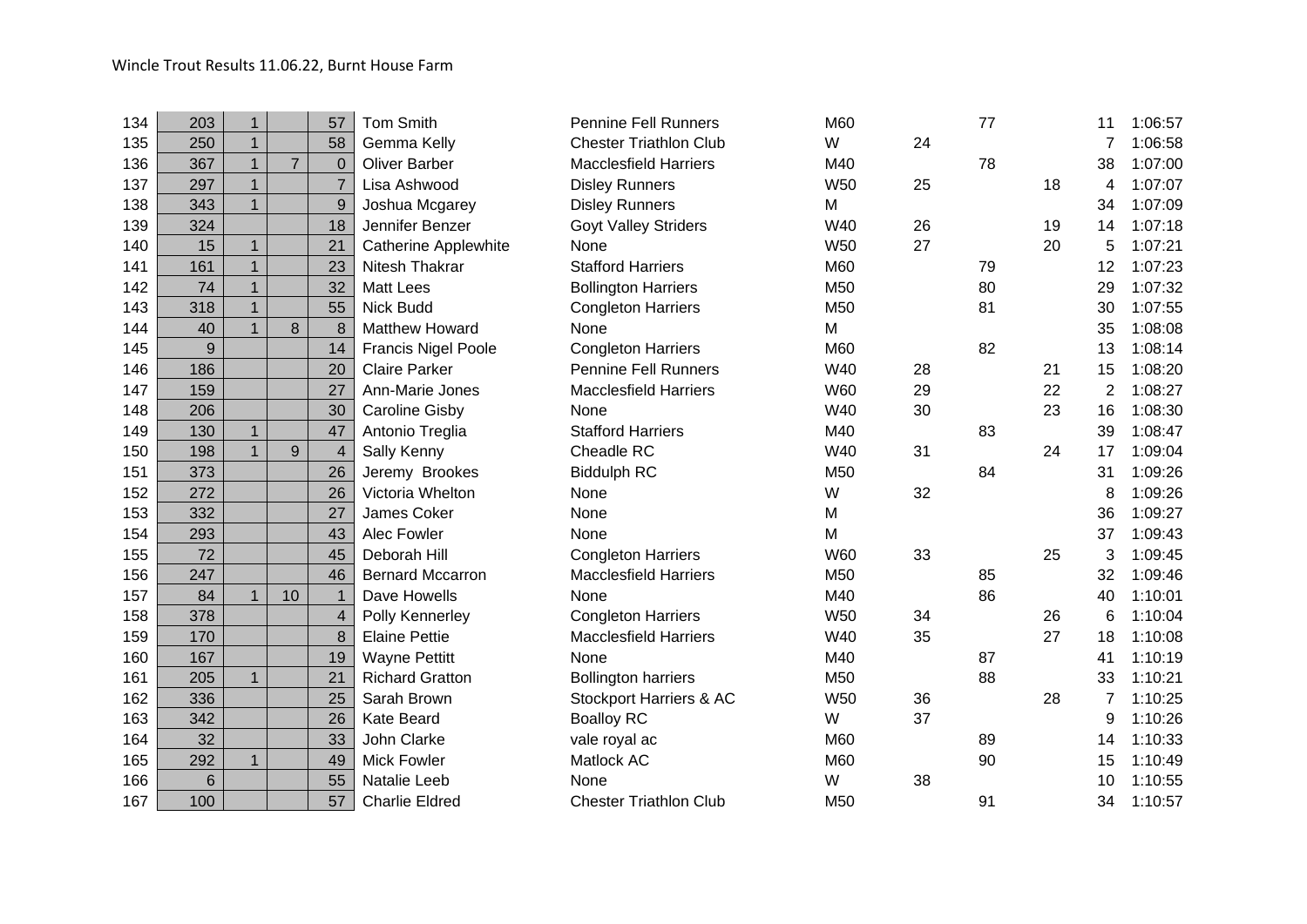| 164 |              |    | 58                      | Pete Chell                 | stafford harriers                   | M50        |    | 92  |    | 35 | 1:10:58 |
|-----|--------------|----|-------------------------|----------------------------|-------------------------------------|------------|----|-----|----|----|---------|
| 200 | $\mathbf{1}$ | 11 | 9                       | <b>Adrian Reeves-Jones</b> | Cheadle RC                          | M50        |    | 93  |    | 36 | 1:11:09 |
| 289 |              |    | 30                      | David Morris               | <b>Cheshire Hash House Harriers</b> | M50        |    | 94  |    | 37 | 1:11:30 |
| 142 |              |    | 38                      | <b>Richard Hickling</b>    | <b>Belper Harriers</b>              | M50        |    | 95  |    | 38 | 1:11:38 |
| 117 |              |    | 42                      | <b>Martin Rous</b>         | <b>Congleton Harriers</b>           | M50        |    | 96  |    | 39 | 1:11:42 |
| 290 |              |    | 55                      | <b>Matthew Hargreaves</b>  | <b>Cheshire Hash House Harriers</b> | M50        |    | 97  |    | 40 | 1:11:55 |
| 13  | $\mathbf{1}$ |    | 58                      | Paul Clutterbuck           | <b>Cheshire Dragons</b>             | M50        |    | 98  |    | 41 | 1:11:58 |
| 291 | $\mathbf{1}$ | 12 | 24                      | lan Ankers                 | <b>Staffs Moorlands AC</b>          | M70        |    | 99  |    | 2  | 1:12:24 |
| 238 |              |    | 41                      | <b>Martin Gittins</b>      | Running bear                        | M          |    |     |    | 38 | 1:12:41 |
| 63  |              |    | 49                      | Victoria Kerr              | Mow Cop Runners                     | W45        | 39 |     | 29 | -1 | 1:12:49 |
| 303 |              |    | 58                      | <b>Rosemary Symms</b>      | <b>Chester Triathlon Club</b>       | <b>W60</b> | 40 |     | 30 | 4  | 1:12:58 |
| 239 | $\mathbf{1}$ | 13 | 16                      | <b>Richard Warrilow</b>    | <b>Staffs Moorlands AC</b>          | M50        |    | 100 |    | 42 | 1:13:16 |
| 29  |              |    | 25                      | Carl Harrington            | None                                | M50        |    | 101 |    | 43 | 1:13:25 |
| 147 | $\mathbf{1}$ |    | 26                      | Karen Smith                | <b>Chester Triathlon Club</b>       | W40        | 41 |     | 31 | 19 | 1:13:26 |
| 44  |              |    | 32                      | <b>Richard Griffin</b>     | <b>MDOC</b>                         | M50        |    | 102 |    | 44 | 1:13:32 |
| 319 |              |    | 32                      | Georgie Budd               | <b>Congleton Harriers</b>           | W          | 42 |     |    | 11 | 1:13:32 |
| 12  |              |    | 48                      | Laura Lane                 | <b>Bollington harriers</b>          | W40        | 43 |     | 32 | 20 | 1:13:48 |
| 156 | $\mathbf{1}$ | 15 | 6                       | Pete Bayley                | None                                | M          |    |     |    | 39 | 1:15:06 |
| 258 | 1            |    | 9                       | Nicholas Heaton            | <b>Bramhall Runners</b>             | M50        |    | 103 |    | 45 | 1:15:09 |
| 119 |              |    | 23                      | Laura Dalton               | <b>Macclesfield Harriers</b>        | W          | 44 |     |    | 12 | 1:15:23 |
| 28  |              |    | 27                      | David Johnson              | <b>Staffs Moorlands AC</b>          | M          |    |     |    | 40 | 1:15:27 |
| 195 |              |    | 27                      | Mike Hall                  | <b>Bramhall Runners</b>             | M50        |    | 104 |    | 46 | 1:15:27 |
| 237 |              |    | 38                      | Jemma Allen                | None                                | W          | 45 |     |    | 13 | 1:15:38 |
| 47  |              |    | 49                      | <b>Bob Rayner</b>          | <b>Useless</b>                      | M40        |    | 105 |    | 42 | 1:15:49 |
| 256 | $\mathbf{1}$ | 16 | 10                      | Mark Godden                | <b>Macclesfield Harriers</b>        | M60        |    | 106 |    | 16 | 1:16:10 |
| 120 |              |    | 42                      | Amy Carr                   | <b>Macclesfield Harriers</b>        | W          | 46 |     |    | 14 | 1:16:42 |
| 107 | $\mathbf{1}$ | 17 | 15                      | Adam Jones                 | Lymm Runners                        | M          |    |     |    | 41 | 1:17:15 |
| 221 |              |    | 21                      | Mary Jeal                  | <b>Ilkley Harriers</b>              | <b>W60</b> | 47 |     | 33 | 5  | 1:17:21 |
| 236 |              |    | 28                      | Kirstie Allen              | None                                | W          | 48 |     |    | 15 | 1:17:28 |
| 259 | $\mathbf{1}$ |    | 34                      | Liam Appleton              | None                                | M          |    |     |    | 42 | 1:17:34 |
| 281 |              |    | 56                      | Mark Price Jones           | None                                | M50        |    | 107 |    | 47 | 1:17:56 |
| 214 | $\mathbf{1}$ | 18 | $\overline{\mathbf{4}}$ | <b>Helen Pointon</b>       | mrptrundamentalist                  | W40        | 49 |     | 34 | 21 | 1:18:04 |
| 352 |              |    | 10                      | Lisa Grantham              | <b>Pennine Fell Runners</b>         | W40        | 50 |     | 35 | 22 | 1:18:10 |
| 177 |              |    | 11                      | <b>Tim Marsh</b>           | <b>Macclesfield Harriers</b>        | M40        |    | 108 |    | 43 | 1:18:11 |
|     |              |    |                         |                            |                                     |            |    |     |    |    |         |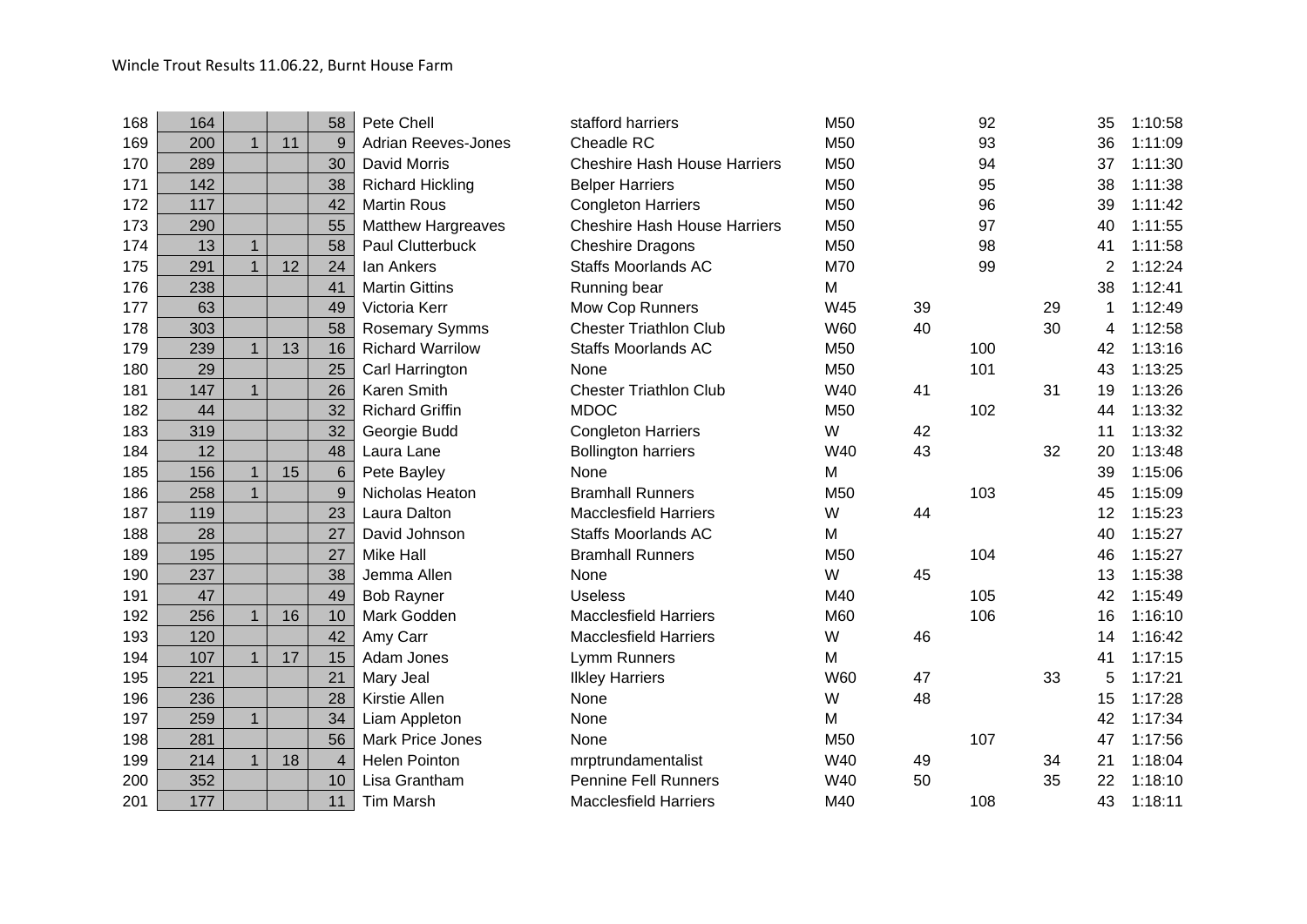| 202 | 34  |              |    | 24             | Gail Hill             | <b>Macclesfield Harriers</b>  | W40        | 51 |     | 36 | 23 | 1:18:24 |
|-----|-----|--------------|----|----------------|-----------------------|-------------------------------|------------|----|-----|----|----|---------|
| 203 | 335 | $\mathbf{1}$ |    | 31             | Sandra Eaton          | <b>Telford Harriers</b>       | <b>W50</b> | 52 |     | 37 | 8  | 1:18:31 |
| 204 | 82  | $\mathbf{1}$ |    | 49             | David Newton          | <b>Macclesfield Harriers</b>  | M50        |    | 109 |    | 48 | 1:18:49 |
| 205 | 224 |              |    | 54             | <b>Will Nettle</b>    | <b>Macclesfield Harriers</b>  | M          |    |     |    | 43 | 1:18:54 |
| 206 | 223 |              |    | 55             | <b>Holly Nettle</b>   | <b>Macclesfield Harriers</b>  | W40        | 53 |     | 38 | 24 | 1:18:55 |
| 207 | 61  |              |    | 58             | <b>Tim Grainger</b>   | None                          | M40        |    | 110 |    | 44 | 1:18:58 |
| 208 | 269 | $\mathbf{1}$ | 19 | 8              | <b>Breeshey Smith</b> | <b>Bramhall Runners</b>       | <b>W50</b> | 54 |     | 39 | 9  | 1:19:08 |
| 209 | 212 | 1            | 19 | 22             | Michelle Carter       | mrptrundamentalist            | W40        | 55 |     | 40 | 25 | 1:19:22 |
| 210 | 189 |              |    | 44             | Stephen Moody         | None                          | M50        |    | 111 |    | 49 | 1:19:44 |
| 211 | 311 | $\mathbf{1}$ |    | 57             | Andrea Buckingham     | <b>Bramhall Runners</b>       | <b>W50</b> | 56 |     | 41 | 10 | 1:19:57 |
| 212 | 377 | $\mathbf{1}$ | 20 | $\overline{4}$ | Andrew Chaplin        | <b>Bollington Harriers</b>    | M50        |    | 112 |    | 50 | 1:20:04 |
| 213 | 83  | $\mathbf{1}$ |    | 29             | Maria Mcmaster        | None                          | W          | 57 |     |    | 16 | 1:20:29 |
| 214 | 362 |              |    | 32             | Miry Gurevich Mayer   | Victoria Park Harriers        | W40        | 58 |     | 42 | 26 | 1:20:32 |
| 215 | 252 |              |    | 54             | David Shoesmith       | <b>Marple Runners</b>         | M60        |    | 113 |    | 17 | 1:20:54 |
| 216 | 326 | $\mathbf{1}$ | 21 | $\overline{7}$ | Karen Massey          | <b>Disley Runners</b>         | W40        | 59 |     | 43 | 27 | 1:21:07 |
| 217 | 89  | $\mathbf{1}$ |    | 20             | Andy Peet             | <b>Macclesfield Harriers</b>  | M50        |    | 114 |    | 51 | 1:21:20 |
| 218 | 52  |              |    | 21             | <b>Heather Rooney</b> | Lyme Runners                  | <b>W50</b> | 60 |     | 44 | 11 | 1:21:21 |
| 219 | 65  |              |    | 24             | Paul Calnan           | None                          | M60        |    | 115 |    | 18 | 1:21:24 |
| 220 | 209 |              |    | 26             | Paul Minshull         | <b>Boalloy RC</b>             | M60        |    | 116 |    | 19 | 1:21:26 |
| 221 | 145 |              |    | 31             | <b>Yvonne Mayers</b>  | Run Stronger Club             | W60        | 61 |     | 45 | 6  | 1:21:31 |
| 222 | 93  |              |    | 31             | Rachel Flentje        | None                          | W40        | 62 |     | 46 | 28 | 1:21:31 |
| 223 | 312 |              |    | 38             | Fiona Cooke           | <b>Bramhall Runners</b>       | <b>W50</b> | 63 |     | 47 | 12 | 1:21:38 |
| 224 | 282 | 1            |    | 49             | Ray Tran              | <b>Chester Triathlon Club</b> | M50        |    | 117 |    | 52 | 1:21:49 |
| 225 | 346 |              |    | 57             | Nicola Pennington     | <b>Belle Vue Racers</b>       | <b>W50</b> | 64 |     | 48 | 13 | 1:21:57 |
| 226 | 176 | $\mathbf{1}$ | 22 | 17             | <b>Bridget Marsh</b>  | <b>Running Bear</b>           | <b>W50</b> | 65 |     | 49 | 14 | 1:22:17 |
| 227 | 154 |              |    | 30             | <b>Katy Barnes</b>    | None                          | W40        | 66 |     | 50 | 29 | 1:22:30 |
| 228 | 365 |              |    | 39             | Daisy Pickles         | <b>Macclesfield Harriers</b>  | W          | 67 |     |    | 17 | 1:22:39 |
| 229 | 49  |              |    | 46             | Laura Ahearn          | Marple Runners                | W          | 68 |     |    | 18 | 1:22:46 |
| 230 | 196 |              |    | 54             | <b>Hayley Diken</b>   | None                          | W40        | 69 |     | 51 | 30 | 1:22:54 |
| 231 | 166 | 1            |    | 58             | <b>Julie Pettitt</b>  | None                          | W40        | 70 |     | 52 | 31 | 1:22:58 |
| 232 | 168 |              |    | 59             | Amy Fradley           | None                          | W40        | 71 |     | 53 | 32 | 1:22:59 |
| 233 | 334 | $\mathbf{1}$ | 23 | 6              | Les Thurston          | Matlock AC                    | M70        |    | 118 |    | 3  | 1:23:06 |
| 234 | 112 | $\mathbf{1}$ |    | 27             | Ali Holmes            | None                          | W40        | 72 |     | 54 | 33 | 1:23:27 |
| 235 | 294 | $\mathbf{1}$ | 24 | 37             | Andy Moffatt          | None                          | M40        |    | 119 |    | 45 | 1:24:37 |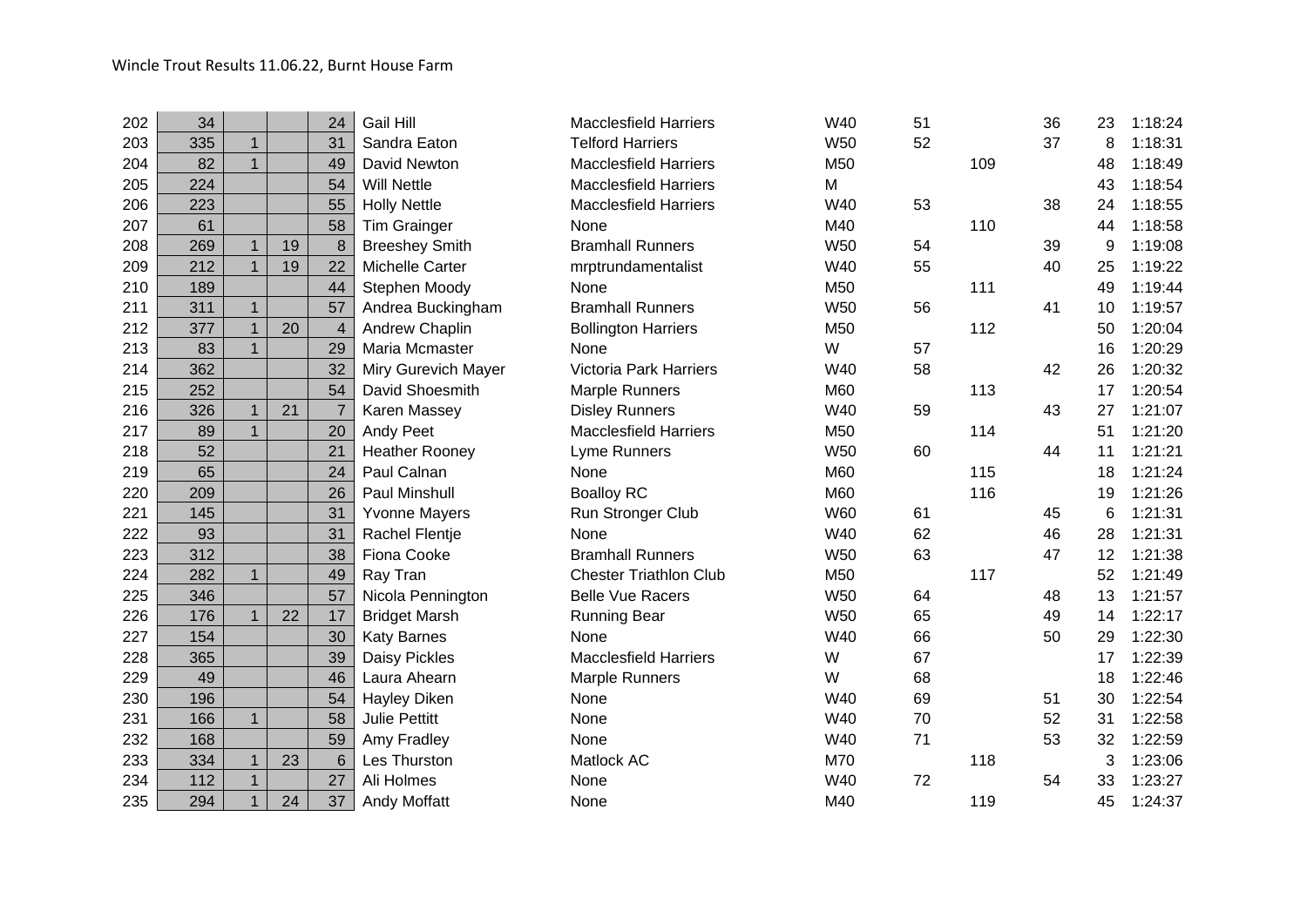| 236 | 81             |                |    | 49               | James Galbraith     | None                                | M <sub>50</sub> |    | 120 |    | 53             | 1:24:49 |
|-----|----------------|----------------|----|------------------|---------------------|-------------------------------------|-----------------|----|-----|----|----------------|---------|
| 237 | 183            | $\mathbf{1}$   | 25 | 9                | <b>Harry Stubbs</b> | <b>Congleton Harriers</b>           | M70             |    | 121 |    | 4              | 1:25:09 |
| 238 | 187            |                |    | 11               | David Waterson      | <b>Macclesfield Harriers</b>        | M60             |    | 122 |    | 20             | 1:25:11 |
| 239 | 215            |                |    | 53               | David S. Taylor     | <b>Congleton Harriers</b>           | M70             |    | 123 |    | 5              | 1:25:53 |
| 240 | 17             | $\mathbf{1}$   | 26 | $\mathbf{1}$     | Kirstin Prager      | None                                | <b>W50</b>      | 73 |     | 55 | 15             | 1:26:01 |
| 241 | 199            |                |    | 12               | Joanne Booth        | None                                | W40             | 74 |     | 56 | 34             | 1:26:12 |
| 242 | 43             |                |    | 53               | <b>Helen Hamer</b>  | <b>Bollington Harriers</b>          | W40             | 75 |     | 57 | 35             | 1:26:53 |
| 243 | 305            | $\mathbf{1}$   | 28 | 42               | James Lawton        | <b>Razzers Runners</b>              | M               |    |     |    | 44             | 1:28:42 |
| 244 | 306            |                |    | 42               | Rebecca Clayton     | <b>Razzers Runners</b>              | W               | 76 |     |    | 19             | 1:28:42 |
| 245 | 273            |                |    | 43               | Sue Jennings        | <b>Razzers Runners</b>              | <b>W50</b>      | 77 |     | 58 | 16             | 1:28:43 |
| 246 | 274            |                |    | 43               | Carl Lawton         | <b>Razzers Runners</b>              | M <sub>50</sub> |    | 124 |    | 54             | 1:28:43 |
| 247 | 207            | $\mathbf{1}$   | 29 | 51               | <b>Tom Davall</b>   | <b>Stafford Harriers</b>            | M               |    |     |    | 45             | 1:29:51 |
| 248 | 5              | $\mathbf{1}$   | 30 | $\mathbf{3}$     | <b>Oliver Leeb</b>  | None                                | M40             |    | 125 |    | 46             | 1:30:03 |
| 249 | 229            |                |    | 17               | <b>Ruth Edwards</b> | <b>Stafford Harriers</b>            | <b>W60</b>      | 78 |     | 59 | $\overline{7}$ | 1:30:17 |
| 250 | 116            |                |    | 40               | Melonie Deakin      | <b>Stafford Harriers</b>            | <b>W50</b>      | 79 |     | 60 | 17             | 1:30:40 |
| 251 | 37             | $\mathbf{1}$   | 31 | 5                | Louise Roberts      | <b>Congleton Harriers</b>           | W               | 80 |     |    | 20             | 1:31:05 |
| 252 | $\overline{4}$ |                |    | 23               | Sarah Band          | None                                | W               | 81 |     |    | 21             | 1:31:23 |
| 253 | 190            | $\mathbf{1}$   | 31 | 57               | Emma Minshull       | <b>Bramhall Runners</b>             | W40             | 82 |     | 61 | 36             | 1:31:57 |
| 254 | 376            | $\mathbf{1}$   | 32 | 28               | Robert McWhinnie    | <b>Macclesfield Harriers</b>        | M               |    |     |    | 46             | 1:32:28 |
| 255 | 226            | $\mathbf{1}$   | 32 | 48               | Ruth Appleton       | None                                | <b>W60</b>      | 83 |     | 62 | 8              | 1:32:48 |
| 256 | 270            | $\mathbf{1}$   | 32 | 57               | Jo Podolanski       | <b>Bramhall Runners</b>             | <b>W50</b>      | 84 |     | 63 | 18             | 1:32:57 |
| 257 | 75             | $\mathbf{1}$   | 33 | $\boldsymbol{8}$ | Sarah Johnson       | <b>Run Knutsford</b>                | W               | 85 |     |    | 22             | 1:33:08 |
| 258 | 132            | $\mathbf{1}$   | 34 | 16               | Jeff Heape          | <b>Hatton Darts</b>                 | M <sub>50</sub> |    | 126 |    | 55             | 1:34:16 |
| 259 | 127            |                |    | 43               | Kelly Hanson        | <b>Hatton Darts</b>                 | W               | 86 |     |    | 23             | 1:34:43 |
| 260 | 106            | $\mathbf{1}$   | 36 | 18               | Zoe Murphy          | Run knutsford                       | W40             | 87 |     | 64 | 37             | 1:36:18 |
| 261 | 287            | $\mathbf{1}$   | 38 | 56               | lan Blakebrough     | <b>Cheshire Hash House Harriers</b> | M70             |    | 127 |    | 6              | 1:38:56 |
| 262 | 111            | $\overline{1}$ | 39 | $\overline{4}$   | <b>Rachel Myers</b> | Marple Runners                      | W               | 88 |     |    | 24             | 1:39:04 |
| 263 | 266            | $\mathbf{1}$   |    | 12               | Amy Oliver          | <b>Stafford Harriers</b>            | W               | 89 |     |    | 25             | 1:39:12 |
| 264 | 232            |                |    | 24               | Joanne Oliver       | <b>Stafford Harriers</b>            | W50             | 90 |     | 65 | 19             | 1:39:24 |
| 265 | 351            | $\mathbf{1}$   | 46 | 23               | <b>Tom Nolan</b>    | None                                | M               |    |     |    | 47             | 1:46:23 |
| 266 | 350            | $\mathbf{1}$   | 46 | 23               | Katie Nolan         | None                                | W40             | 91 |     | 66 | 38             | 1:46:23 |
| 267 | 275            | $\mathbf{1}$   | 48 | 19               | Sarah Gray          | <b>Stafford harriers</b>            | W60             | 92 |     | 67 | 9              | 1:48:19 |
| 268 | 38             | $\mathbf{1}$   | 48 | 19               | <b>Julie Nokes</b>  | <b>Stafford Harriers</b>            | W60             | 93 |     | 68 | 10             | 1:48:19 |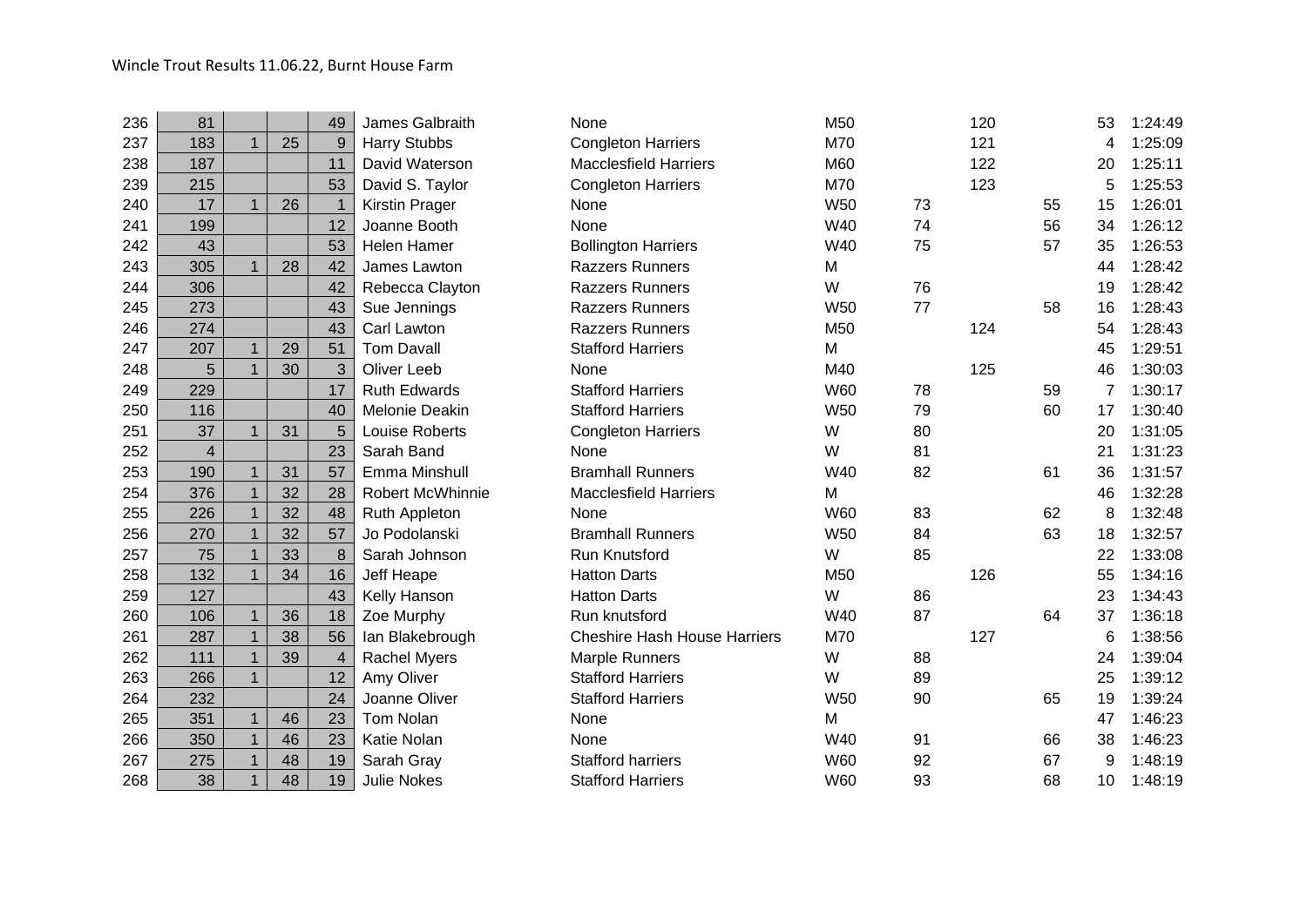| Name                  | Club                               | Time    | Women      | Name              | Club                          | Time           |
|-----------------------|------------------------------------|---------|------------|-------------------|-------------------------------|----------------|
| Steve Vernon (M40)    | <b>Stockport Harriers &amp; AC</b> | 40:36   | 1st        | Kate Davies (W40) | <b>Staffs Moorlands AC</b>    | 51:01          |
| Joe Dale (M40)        | <b>Victoria Park Harriers</b>      | 42:18   | 2nd        | Nia Rose Nokes W  | City of Stoke AC              | 53:20          |
| Allen Bunyan          | <b>Macclesfield Harriers</b>       | 42:35   | 3rd        | Imogen Jones (W)  | <b>Pennine Fell Runners</b>   | 54:05          |
|                       |                                    |         |            |                   |                               |                |
|                       |                                    |         |            |                   |                               |                |
| Name                  | Club                               | Time    | W40        | Name              | Club                          | Time           |
| <b>Steve Vernon</b>   | Stockport Harriers & AC            | 40:36   | 1st        | Kate Davies       | <b>Staffs Moorlands AC</b>    | 51:01          |
| Joe Dale              | <b>Victoria Park Harriers</b>      | 42:18   | 2nd        | Susan Fourie      | None                          | 57:01          |
| Lee Ashwood           | <b>Disley Runners</b>              | 46:22   | 3rd        | Rebecca Till      | <b>Macclesfield Harriers</b>  | 57:28          |
|                       |                                    |         |            |                   |                               |                |
|                       |                                    |         |            |                   |                               |                |
| Name                  | Club                               | Time    | <b>W50</b> | Name              | Club                          | Time           |
| <b>Kurt Fitch</b>     | None                               | 50:55   | 1st        | Jane Searle       | Dark Peak Fell Runners        | 1:02:07        |
| <b>Marcel Darling</b> | <b>Belper Harriers</b>             | 51:20   | 2nd        | Andrea Frost      | <b>Macclesfield Harriers</b>  | 1:02:45        |
| <b>Chris Moss</b>     | <b>Congleton Harriers</b>          | 52:29   | 3rd        | Emma Bowen        | <b>Pennine Fell Runners</b>   | 1:04:52        |
|                       |                                    |         |            |                   |                               |                |
|                       |                                    |         |            |                   |                               |                |
| Name                  | Club                               | Time    | <b>W60</b> | Name              | Club                          | Time           |
| <b>Neil Clarke</b>    | <b>Macclesfield Harriers</b>       | 56:35   | 1st        | Katrin Flikschuh  | <b>Victoria Park Harriers</b> | 1:01:48        |
| Geoff Pettengell      | Mow Cop Runners                    | 1:00:26 | 2nd        | Ann-Marie Jones   | <b>Macclesfield Harriers</b>  | 1:08:27        |
| Tom Mcgaff            | <b>Cheshire Hill Racers</b>        | 1:01:42 | 3rd        | Deborah Hill      | <b>Congleton Harriers</b>     | 1:09:45        |
|                       |                                    |         |            |                   |                               |                |
|                       |                                    |         |            |                   |                               |                |
| Name                  | Club                               | Time    | <b>W70</b> | Name              | Club                          | Time           |
| Michael Moorhouse     | Matlock AC                         | 58:09   | 1st        |                   |                               |                |
| <b>Ian Ankers</b>     | <b>Staffs Moorlands AC</b>         | 1:12:24 | 2nd        | $\blacksquare$    | $\blacksquare$                |                |
| Les Thurston          | Matlock AC                         | 1:23:06 | 3rd        | $\blacksquare$    | $\blacksquare$                | $\overline{a}$ |
|                       |                                    |         |            |                   |                               |                |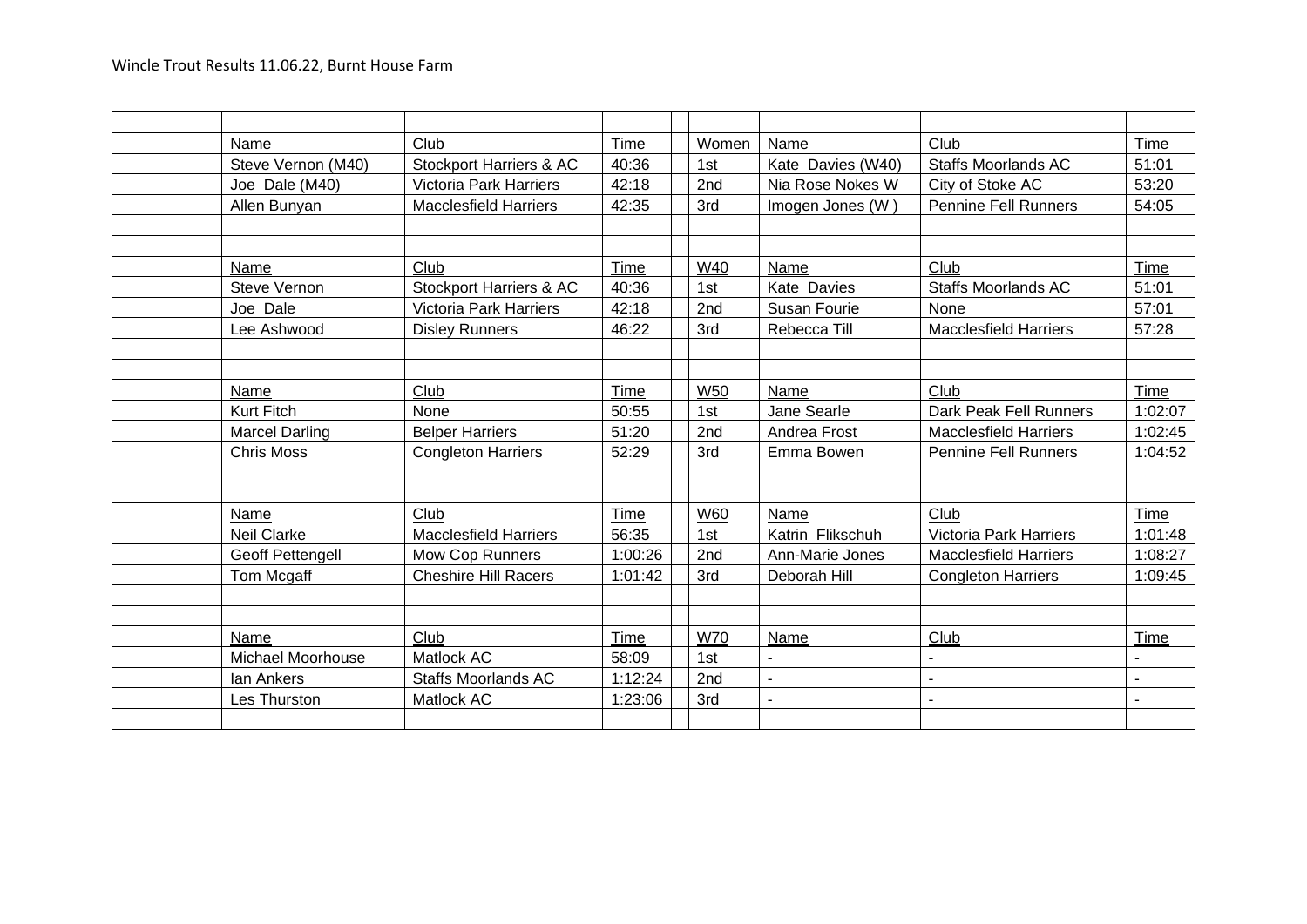|      |                               | <b>Team Awards</b>         |         |                 |                                 |                          |         |
|------|-------------------------------|----------------------------|---------|-----------------|---------------------------------|--------------------------|---------|
|      | Club                          | Athletes                   | Time    | Women           | Club                            | Athletes                 | Time    |
|      |                               |                            |         |                 | Macclesfield                    |                          |         |
| 1st  | <b>Macclesfield Harriers</b>  | 371.Allen Bunyan           | 42:35   | 1st             | <b>Harriers</b>                 | 172. Rebecca Till        | 57:28   |
|      | 29 points                     | 375. Mark Burley           | 46:09   |                 | 259 points                      | 322. Hels Saunders       | 58:04   |
|      | (3,5,8,13)                    | 316.Andy Beavers           | 46:41   |                 | (58, 59, 67, 75)                | 174. Kathleen O'Donnell  | 59:17   |
|      |                               | 219. Chris Bentley         | 49:13   |                 |                                 | 2.Kathryn Hutchinson     | 1:00:52 |
|      |                               |                            |         |                 | Pennine Fell                    |                          |         |
| 2nd  | <b>Staffs Moorlands AC</b>    | 227. Matthew Basnett       | 46:20   | 2 <sub>nd</sub> | <b>Runners</b>                  | 347. Imogen Jones        | 54:05   |
|      | 105 points                    | 109. David Edward Bethell  | 46:56   |                 | 499 points                      | 202.Emma Bowen           | 1:04:52 |
|      | (6,9,26,64)                   | 314. Martin Evans          | 52:16   |                 | (36, 117, 146, 200)             | 186. Claire Parker       | 1:08:20 |
|      |                               | 268.Rob Bond               | 58:23   |                 |                                 | 352. Lisa Grantham       | 1:18:10 |
| Vets | Club                          | Athletes                   | Time    | Vets            | Club                            | Athletes                 | Time    |
| 1st  | <b>Macclesfield Harriers</b>  | 316.Andy Beavers (40)      | 46:41   | 1st             | Macclesfield<br><b>Harriers</b> | 172. Rebecca Till (40)   | 57:28   |
|      |                               |                            |         |                 |                                 | 174. Kathleen O'Donnell  |         |
|      | 64 points                     | 219. Chris Bentley (40)    | 49:13   |                 | 340 points                      | (40)                     | 59:17   |
|      | (8, 13, 15, 28)               | 370.Jon Hopper (40)        | 50:01   |                 | (58, 67, 101, 114)              | 59.Andrea Frost (50)     | 1:02:45 |
|      |                               | 20. Jonathan Metcalfe (40) | 52:36   |                 |                                 | 254. Joanne Holden (40)  | 1:04:45 |
|      |                               |                            |         |                 |                                 |                          |         |
| 2nd  | Stockport Harriers & AC       | 162. Steve Vernon (40)     | 40:36   | 2nd             | <b>Chester Tri Club</b>         | 217.Anna Woolgar (40)    | 1:02:25 |
|      | 215 points                    | 216. Phil Burns (40)       | 55:12   |                 | 568 points                      | 86. Rachel Hollins (40)  | 1:04:38 |
|      | (1,42,81,91)                  | 337. Stephen Brown (50)    | 1:01:12 |                 | (96, 113, 178, 181)             | 303. Rosemary Symms (60) | 1:12:58 |
|      | 42. Steve Shaughnessy<br>(60) | 1:02:04                    |         |                 | 147. Karen Smith<br>(40)        | 1:13:26                  |         |
|      |                               |                            |         |                 |                                 |                          |         |